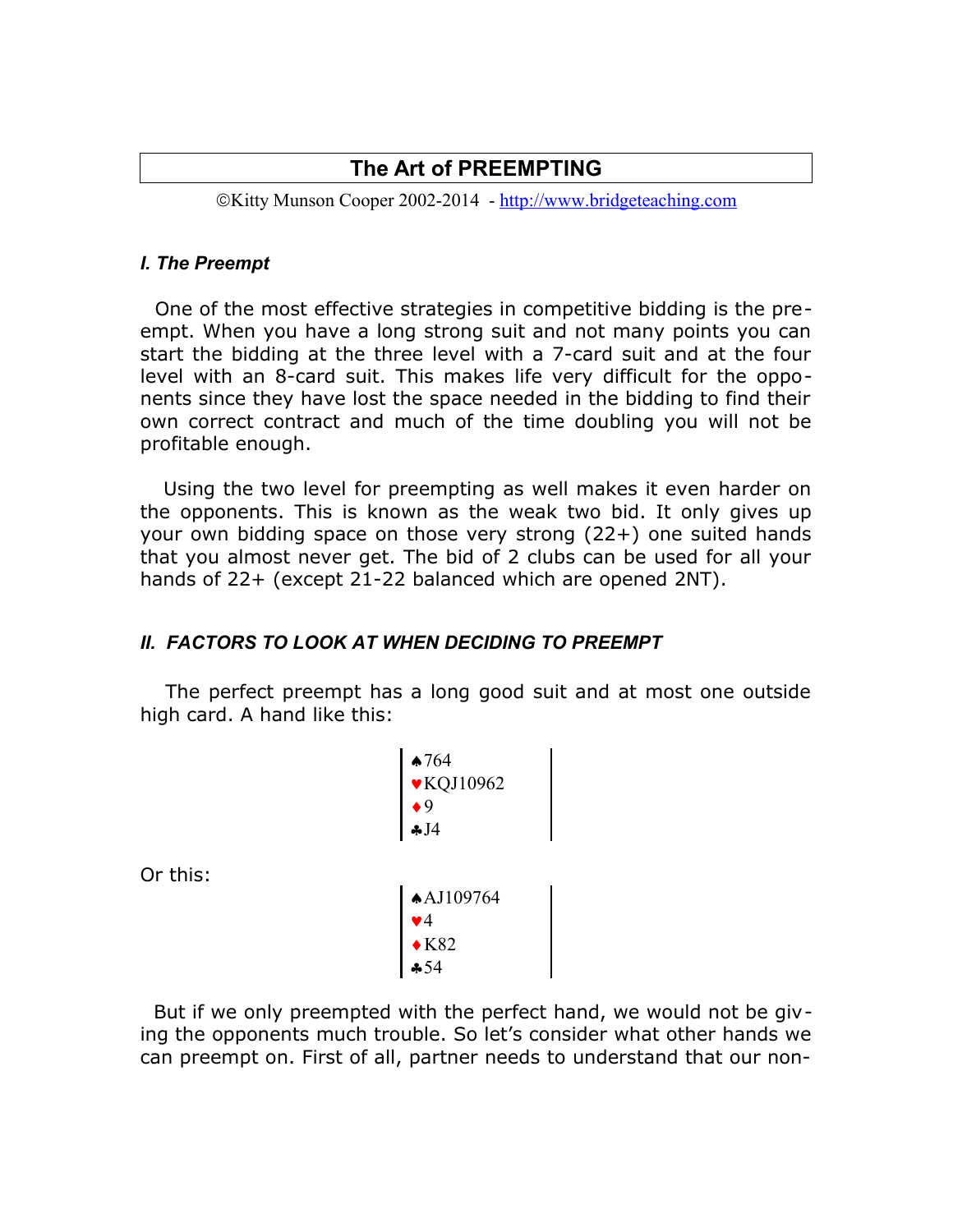vulnerable preempt is not so much a descriptive bid, as an attempt to get in the opponents way.

 Second of all, our suit does not need to be good if we are not vulnerable. The advantage of length outweighs the need for a good suit. With reasonable breaks, a long suit does not have to be very strong to take tricks and thus avoid a big penalty. Remember we want to preempt as often as possible, particularly when we are the dealer.

How about this:

♦
$$
Q1076432
$$

\n♦ $J10$ 

\n♦ $K98$ 

\n♦ $2$ 

\n♦ $J1098752$ 

\n♦ $2$ 

\n♦ $653$ 

Or this :

 Neither of these has a good enough suit for a classic preempt, but both could be very effectively preempted not vulnerable.

#### *III Position at the table*

 The two positions at the table to be most aggressive with your preempts are first and third chairs when no one else has bid. If you are in second seat, your partner is as likely to have a good hand as the remaining opponent, so you want to have a more classic preempt. That way he does have to guess as to what to do next.

 When your right hand opponent has opened the bidding, the time to preempt aggressively is with either shortness or length (four or more) in their suit. Having three cards in their suit should be a warning to be more conservative. What happens when you have three is that they lead their singleton or doubleton and your partner often has three cards there as well (since LHO did not raise), so your RHO takes the first two or three tricks then gives his partner a ruff or an uppercut. So you start out by losing at least three tricks. When you have four or more cards in their suit then your partner is likely to be just as short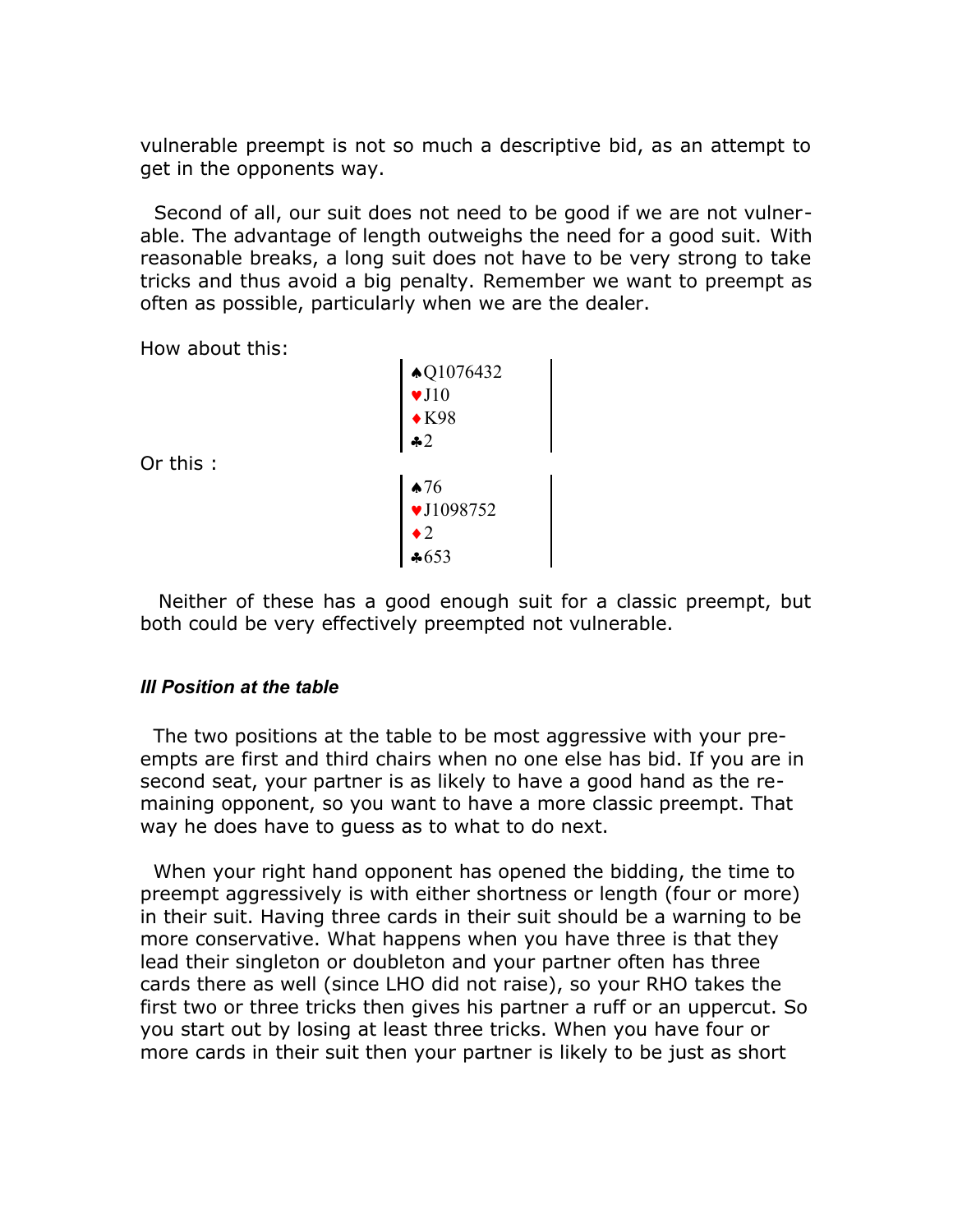as your LHO. So in that case, as long as dummy has a few good trumps, you will start out with only one or two losers there.

 When both opponents have bid, they have already exchanged enough information to be in a better position to double you. This is the wrong time for an aggressive preempt. Having a good suit is the best protection against the opponents being able to double you.

### *IV.* OPENING BIDS of 2♦, 2♥, and 2♦ are WEAK 2 BIDS

 These bids promise 6-10 points and a 6 card suit. In other words, a hand which, if your partner opened one spade, you would not be strong enough to bid your suit at the two level (you would have to bid 1NT and hope partner bid again). If vulnerable (RED) then the suit must have some honors, a good rule of thumb is 2 of the top 3 or 3 of the top 5 (thus KJ10xxx or AQxxxx but not KJxxxx). If the decision on whether to open a weak two-bid is close, do it with a singleton and not without one. Another plus factor is having good internal texture so Q109876 is a much more likely suit than Q76543. With the first suit you would have a maximum of three losers no matter how badly the suit splits.

**Exercise 1.** Would you open a weak 2 bid on the following hands at all vulnerabilities (or just non-vulnerable or just favorable)?

Note we count our points as high card points on the 4321 scale plus an extra point for each extra card in a suit longer than four thus a six card suit is worth 2 length points. Also you can use the hand reevaluation techniques written up by us on the district 17 site at: <http://www.d17acbl.org/index.php?page=hand-evaluation>

| A.               | В.                      | C.              | D.               | E.                       |
|------------------|-------------------------|-----------------|------------------|--------------------------|
| $\triangle$      | <b>AAQJ765</b>          | A54             | ▲743             | <b>AKJ9843</b>           |
| <b>v</b> J98654  | $\blacktriangledown 83$ | <b>vAQ10954</b> | $\sqrt{0109652}$ | $\blacktriangledown 843$ |
| $\triangle$ K543 | •952                    |                 | $\bullet$ Q64    | $\bullet$ 65             |
| $*53$            | \$73                    | $*843$          | $-9$             | $*95$                    |
| Pts              | Pts                     | Pts             | Pts              | Pts                      |
| Y/N              | Y/N                     | Y/N             | Y/N              | Y/N                      |
| Vuls             | Vuls                    | Vuls            | Vuls             | Vuls                     |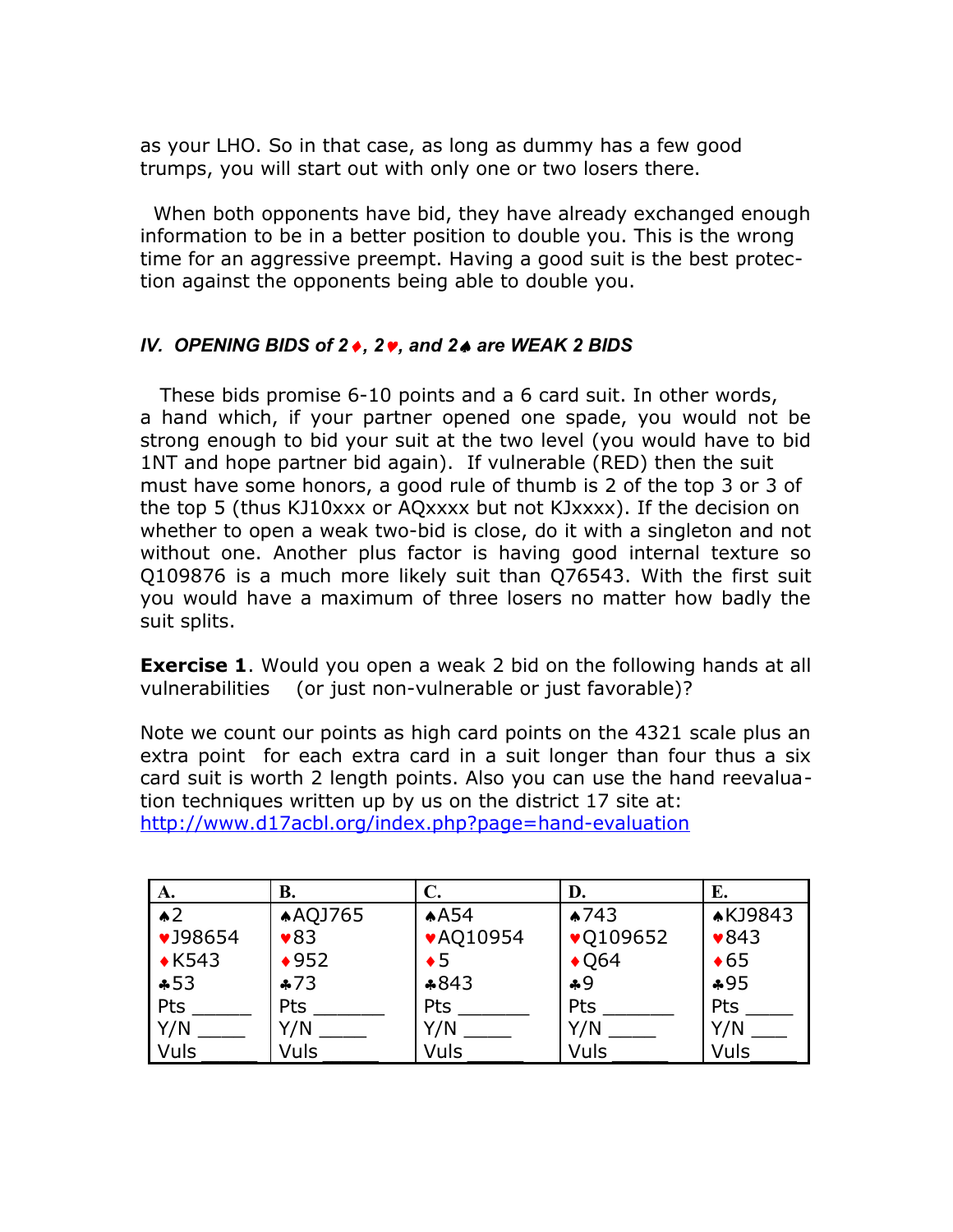## *IV. RESPONDER IS CAPTAIN AFTER PARTNER PREEMPTS*

 What happens next? Well, now your partner is captain. One of the golden rules of preempting is that you never bid again unless partner bids 2NT to ask about your hand. All further decisions on competing and saving belong to your partner. You have told your story.

 Partner should not expect to be making a game opposite a preempt unless their hand has at least 16 plus support points. *Note that partner should always raise the level immediately with a trump fit* to increase your opponents' discomfort*.* Your level of safety is to contract for the number of tricks that is equal to your side's number of trumps. So with hands of less than 16 points, raise partner's weak two to the three level with three trump and to the four level with four or more trump (raise 2D to 5D with five or more diamonds). Similarly raise a three level preempt to four with three or more trump. Your side has enough trumps to either make your contract or to have a good sacrifice against the opponent's contract. When you think the opponents might have a slam, you can take all their room away by raising to five when you have extra trump length and some distribution. If you are red versus white be more careful - you need a side singleton or extra strength to raise to four and a side doubleton to raise to three.

How about responder's new suit bid? This is a game try in that suit and it is forcing for one round.

| A.                 | В.                          | $\mathbf{C}$ .          | D.                | E.            |
|--------------------|-----------------------------|-------------------------|-------------------|---------------|
| AK43               | $\triangle$ K65             | $A$ AQ74                | ▲98               | <b>AKJ98</b>  |
| $\times$ J1098     | $\blacktriangleright$ KQ543 | $\blacktriangledown$ 54 | <b>v</b> KQJ10765 | $\mathbf{v}8$ |
| $\triangleleft$ 32 | $\triangle$ K53             | $\triangle$ K542        | $\bullet$ 3       | $*96432$      |
| *8542              | \$73                        | <b>4J98</b>             | \$J87             | \$J32         |
| Pts                | Pts                         | Pts                     | Pts               | Pts           |
| <b>Bid</b>         | <b>Bid</b>                  | <b>Bid</b>              | <b>Bid</b>        | <b>Bid</b>    |

2. Partner opens 2. weak, make a bid with the following hands:

## *III. RESPONDING to a WEAK TWO-BID with 16+ POINTS:*

A way to think about your game prospects when partner preempts is to look at how many winners and losers you would have opposite his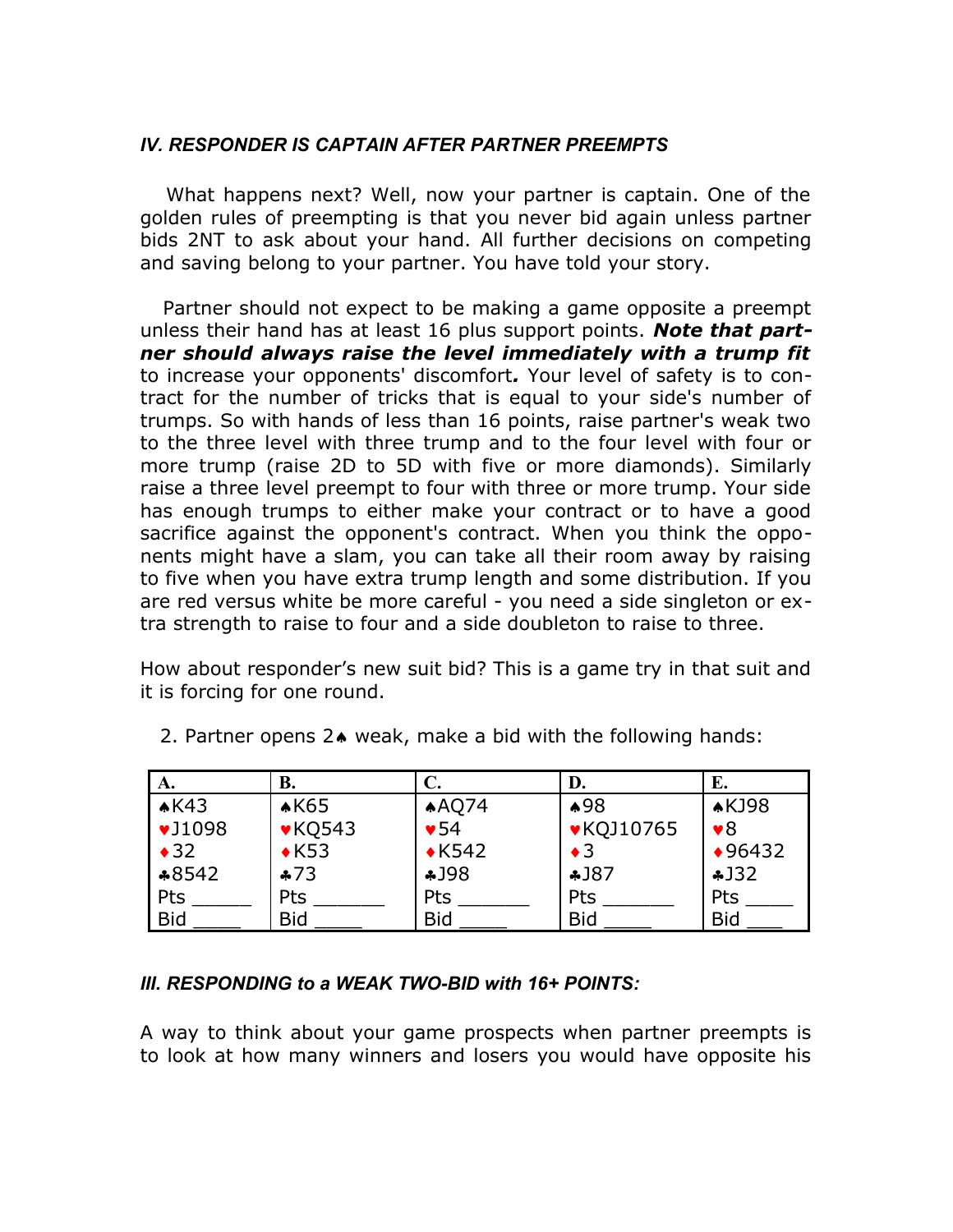best and worst hands. If most hands would have four losers or fewer than ten tricks do not look for game. Just raise appropriately with a fit.

 A. If you have the balanced or fitting 16+ hand and are not sure whether to bid game or not, bid 2NT to ask partner how good they are.

- 1. The weak two-bidder repeats his suit with 6 to a bad 8 (and you pass unless the reason you asked was to choose the best game contract)
- 2. With a good 8 10, weak two bidder:
	- Bids another suit that has an A, K, or QJx (a stopper for NT aka a "feature"). Responder decides whether to play 4 of the weak 2 suit (often safest) or 3NT.
	- Bids 3NT with a solid suit.
	- With neither of the above but a good 8+, partner bids game in his suit.

 B. If you have a long suit of your own and think game is possible, bid your suit, this is forcing for one round and partner will use common sense to respond, raising whenever possible and raising to game when they like it.

| A.               | В.                         | C.                      | D.               | E.              |
|------------------|----------------------------|-------------------------|------------------|-----------------|
| $*74$            | AAK65                      | <b>AAK874</b>           | $A$ AJ10         | $\triangle$ Q9  |
| $\times$ J109874 | $\blacktriangleright$ KQ54 | $\blacktriangledown$ 54 | ♥QJ1076          | <b>vA854</b>    |
| $\triangle$ K2   | $\triangle$ K53            | $\triangle$ 654         | $\triangle$ KQ32 | $\triangle$ KQ4 |
| $*KQ4$           | \$73                       | <b>4J98</b>             | $\clubsuit$ 7    | AAK32           |
| Pts              | Pts                        | <b>Pts</b>              | Pts              | Pts             |
| <b>Bid</b>       | <b>Bid</b>                 | <b>Bid</b>              | <b>Bid</b>       | <b>Bid</b>      |

3. Partner opens 2 weak, make a bid with the following hands: